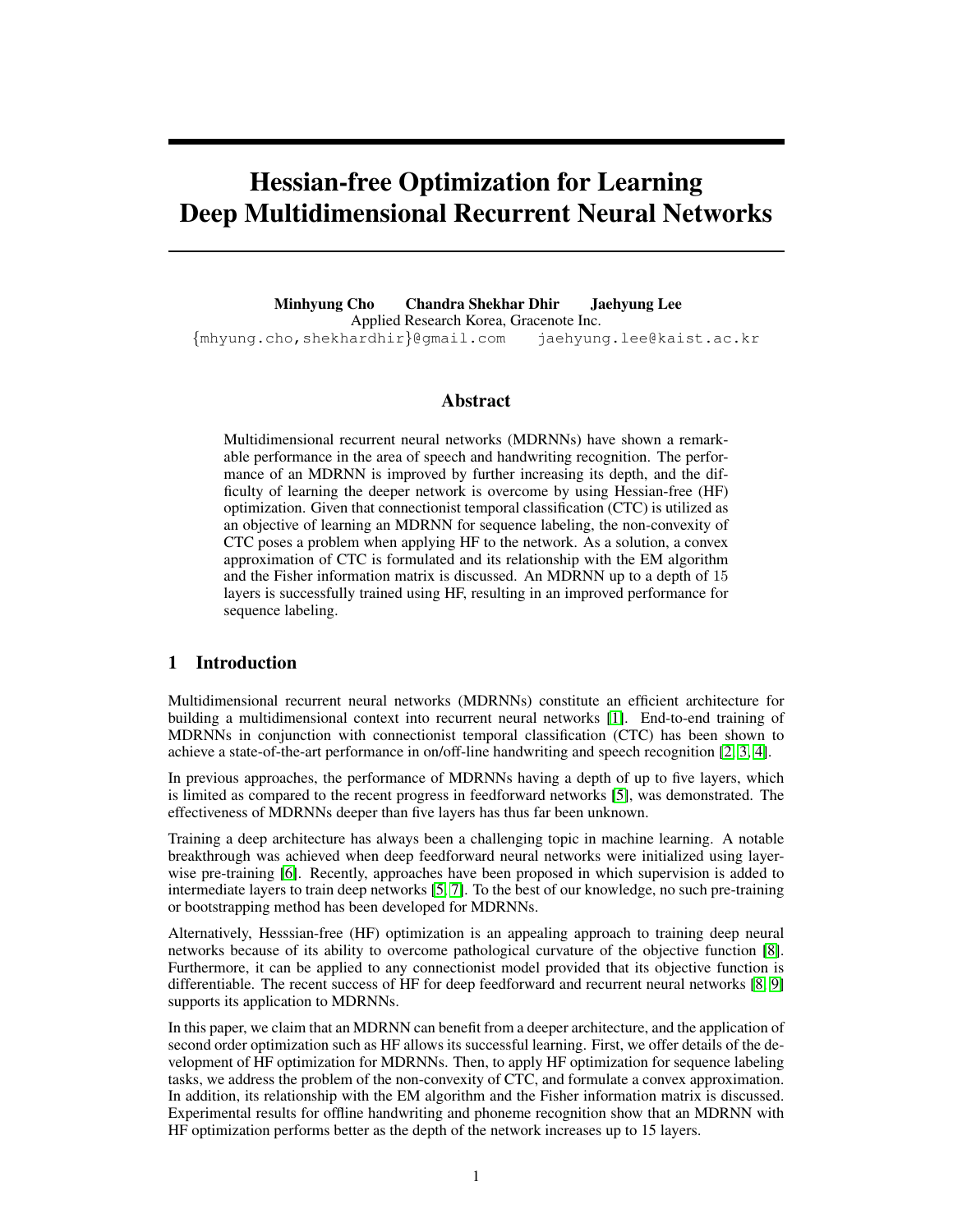# 2 Multidimensional recurrent neural networks

MDRNNs constitute a generalization of RNNs to process multidimensional data by replacing the single recurrent connection with as many connections as the dimensions of the data [1]. The network can access the contextual information from  $2^N$  directions, allowing a collective decision to be made based on rich context information. To enhance its ability to exploit context information, long shortterm memory (LSTM) [10] cells are usually utilized as hidden units. In addition, stacking MDRNNs to construct deeper networks further improves the performance as the depth increases, achieving the state-of-the-art performance in phoneme recognition [4]. For sequence labeling, CTC is applied as a loss function of the MDRNN. The important advantage of using CTC is that no pre-segmented sequences are required, and the entire transcription of the input sample is sufficient.

#### 2.1 Learning MDRNNs

A d-dimensional MDRNN with  $M$  inputs and  $K$  outputs is regarded as a mapping from an input sequence  $\mathbf{x} \in \mathbb{R}^{M \times T_1 \times \cdots \times T_d}$  to an output sequence  $\mathbf{a} \in (\mathbb{R}^K)^T$  of length T, where the input data for M input neurons are given by the vectorization of d-dimensional data, and  $T_1, \ldots, T_d$  is the length of the sequence in each dimension. All learnable weights and biases are concatenated to obtain a parameter vector  $\theta \in \mathbb{R}^N$ . In the learning phase with fixed training data, the MDRNN is formalized as a mapping  $\mathcal{N} : \mathbb{R}^N \to (\mathbb{R}^K)^T$  from the parameters  $\theta$  to the output sequence **a**, i.e.,  $\mathbf{a} = \mathcal{N}(\theta)$ . The scalar loss function is defined over the output sequence as  $\mathcal{L} : (\mathbb{R}^K)^T \to \mathbb{R}$ . Learning an MDRNN is viewed as an optimization of the objective  $\mathcal{L}(\mathcal{N}(\theta)) = \mathcal{L} \circ \mathcal{N}(\theta)$  with respect to  $\theta$ .

The Jacobian  $J_{\mathcal{F}}$  of a function  $\mathcal{F} : \mathbb{R}^m \to \mathbb{R}^n$  is the  $n \times m$  matrix where each element is a partial derivative of an element of output with respect to an element of input. The Hessian  $H<sub>\mathcal{F}</sub>$  of a scalar function  $\mathcal{F} : \mathbb{R}^m \to \mathbb{R}$  is the  $m \times m$  matrix of second-order partial derivatives of the output with respect to its inputs. Throughout this paper, a vector sequence is denoted by boldface a, a vector at time t in **a** is denoted by  $a^t$ , and the k-th element of  $a^t$  is denoted by  $a^t_k$ .

# 3 Hessian-free optimization for MDRNNs

The application of HF optimization to an MDRNN is straightforward if the matching loss function [11] for its output layer is adopted. However, this is not the case for CTC, which is necessarily adopted for sequence labeling. Before developing an appropriate approximation to CTC that is compatible with HF optimization, we discuss two considerations related to the approximation. The first is obtaining a quadratic approximation of the loss function, and the second is the efficient calculation of the matrix-vector product used at each iteration of the conjugate gradient (CG) method.

HF optimization minimizes an objective by constructing a local quadratic approximation for the objective function and minimizing the approximate function instead of the original one. The loss function  $\mathcal{L}(\theta)$  needs to be approximated at each point  $\theta_n$  of the *n*-th iteration:

$$
Q_n(\theta) = \mathcal{L}(\theta_n) + \nabla_{\theta} \mathcal{L}|_{\theta_n}^{\top} \delta_n + \frac{1}{2} \delta_n^{\top} G \delta_n,
$$
\n(1)

where  $\delta_n = \theta - \theta_n$  is the search direction, i.e., the parameters of the optimization, and G is a local approximation to the curvature of  $\mathcal{L}(\theta)$  at  $\theta_n$ , which is typically obtained by the generalized Gauss-Newton (GGN) matrix as an approximation of the Hessian.

HF optimization uses the CG method in a subroutine to minimize the quadratic objective above for utilizing the complete curvature information and achieving computational efficiency. CG requires the computation of  $Gv$  for an arbitrary vector  $v$ , but not the explicit evaluation of  $G$ . For neural networks, an efficient way to compute  $Gv$  was proposed in [11], extending the study in [12]. In section 3.2, we provide the details of the efficient computation of  $Gv$  for MDRNNs.

#### 3.1 Quadratic approximation of loss function

The Hessian matrix,  $H_{\mathcal{L} \circ \mathcal{N}}$ , of the objective  $\mathcal{L}(\mathcal{N}(\theta))$  is written as

$$
H_{\mathcal{L}\circ\mathcal{N}} = J_{\mathcal{N}}^{\top} H_{\mathcal{L}} J_{\mathcal{N}} + \sum_{i=1}^{KT} [J_{\mathcal{L}}]_i H_{\mathcal{N}}_i,
$$
\n(2)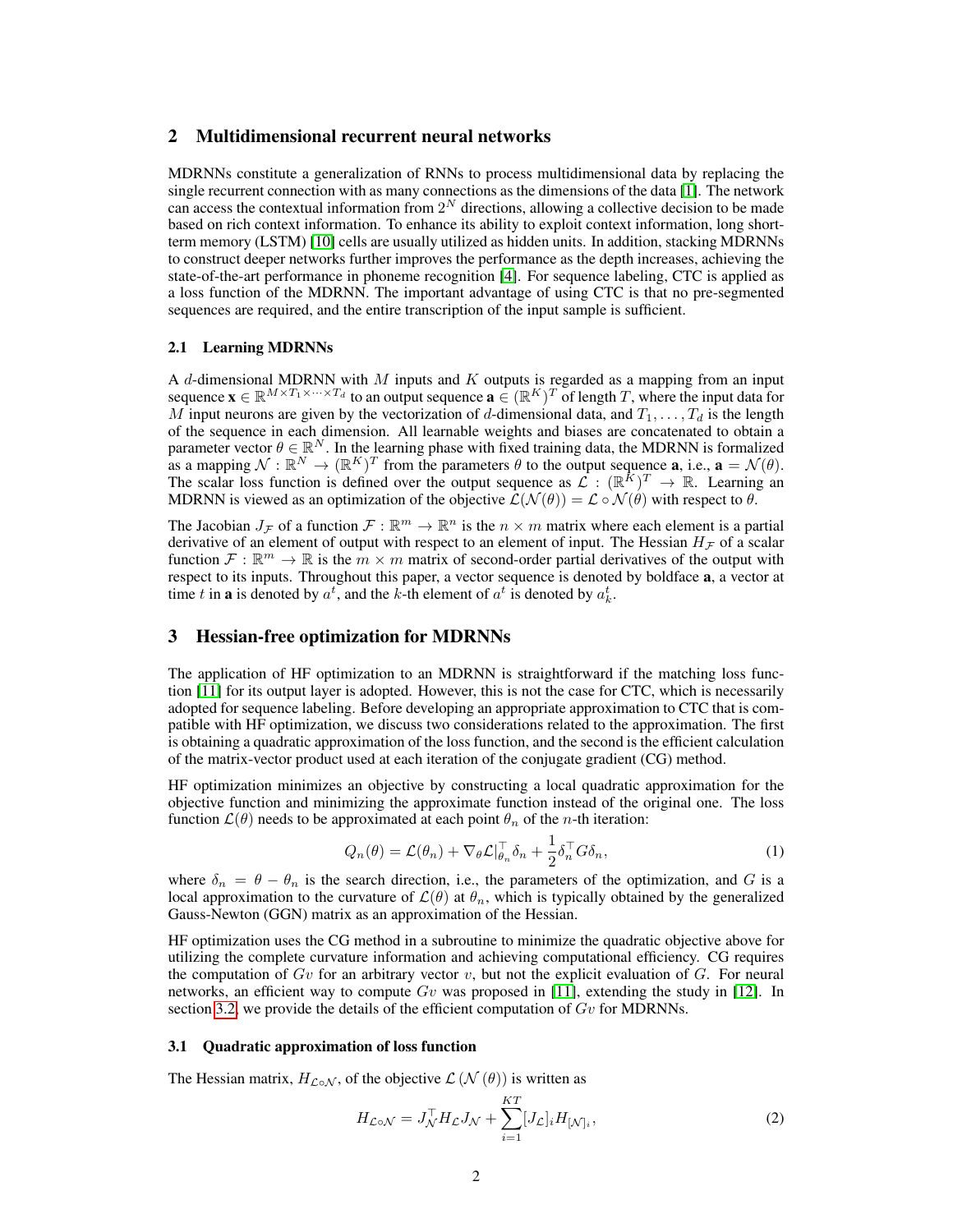where  $J_{\mathcal{N}} \in \mathbb{R}^{KT \times N}$ ,  $H_{\mathcal{L}} \in \mathbb{R}^{KT \times KT}$ , and  $[q]_i$  denotes the *i*-th component of the vector q. An indefinite Hessian matrix is problematic for second-order optimization, because it defines an unbounded local quadratic approximation [13]. For nonlinear systems, the Hessian is not necessarily positive semidefinite, and thus, the GGN matrix is used as an approximation of the Hessian [11, 8]. The GGN matrix is obtained by ignoring the second term in Eq. (2), as given by

$$
G_{\mathcal{L}\circ\mathcal{N}} = J_{\mathcal{N}}^{\top} H_{\mathcal{L}} J_{\mathcal{N}}.\tag{3}
$$

The sufficient condition for the GGN approximation to be exact is that the network makes a perfect prediction for every given sample, that is,  $J_{\mathcal{L}} = 0$ , or  $[\mathcal{N}]_i$  stays in the linear region for all i, that is,  $H_{\left[ \mathcal{N}\right] _{i}}=0.$ 

 $G_{\mathcal{L}\circ\mathcal{N}}$  has less rank than KT and is positive semidefinite provided that  $H_{\mathcal{L}}$  is. Thus,  $\mathcal{L}$  is chosen to be a convex function so that  $H_{\mathcal{L}}$  is positive semidefinite. In principle, it is best to define  $\mathcal{L}$  and  $\mathcal{N}$ such that  $\mathcal L$  performs as much of the computation as possible, with the positive semidefiniteness of  $H_{\mathcal{L}}$  as a minimum requirement [13]. In practice, a nonlinear output layer together with its matching loss function [11], such as the softmax function with cross-entropy loss, is widely used.

#### 3.2 Computation of matrix-vector product for MDRNN

The product of an arbitrary vector v by the GGN matrix,  $Gv = J_M^{\top} H_L J_N v$ , amounts to the sequential multiplication of v by three matrices. First, the product  $\vec{J_{\mathcal{N}}}v$  is a Jacobian times vector and is therefore equal to the directional derivative of  $\mathcal{N}(\theta)$  along the direction of v. Thus,  $J_{\mathcal{N}}v$  can be written using a differential operator  $J_{\mathcal{N}}v = \mathcal{R}_v(\mathcal{N}(\theta))$  [12] and the properties of the operator can be utilized for efficient computation. Because an MDRNN is a composition of differentiable components, the computation of  $\mathcal{R}_v(\mathcal{N}(\theta))$  throughout the whole network can be accomplished by repeatedly applying the sum, product, and chain rules starting from the input layer. The detailed derivation of the  $R$  operator to LSTM, normally used as a hidden unit in MDRNNs, is provided in appendix A.

Next, the multiplication of  $J_{\mathcal{N}}v$  by  $H_{\mathcal{L}}$  can be performed by direct computation. The dimension of  $H<sub>C</sub>$  could at first appear problematic, since the dimension of the output vector used by the loss function  $\mathcal L$  can be as high as  $KT$ , in particular, if CTC is adopted as an objective for the MDRNN. If the loss function can be expressed as the sum of individual loss functions with a domain restricted in time, the computation can be reduced significantly. For example, with the commonly used crossentropy loss function, the  $KT \times KT$  matrix  $H<sub>L</sub>$  can be transformed into a block diagonal matrix with T blocks of a  $K \times K$  Hessian matrix. Let  $H_{\mathcal{L},t}$  be the t-th block in  $H_{\mathcal{L}}$ . Then, the GGN matrix can be written as

$$
G_{\mathcal{L}\circ\mathcal{N}} = \sum_{t} J_{\mathcal{N}_t}^{\top} H_{\mathcal{L},t} J_{\mathcal{N}_t},\tag{4}
$$

where  $J_{\mathcal{N}_t}$  is the Jacobian of the network at time t.

Finally, the multiplication of a vector  $u = H_{\mathcal{L}} J_{\mathcal{N}} v$  by the matrix  $J_{\mathcal{N}}^{\top}$  is calculated using the backpropagation through time algorithm by propagating  $u$  instead of the error at the output layer.

## 4 Convex approximation of CTC for application to HF optimization

Connectioninst temporal classification (CTC) [14] provides an objective function of learning an MDRNN for sequence labeling. In this section, we derive a convex approximation of CTC inspired by the GGN approximation according to the following steps. First, the non-convex part of the original objective is separated out by reformulating the softmax part. Next, the remaining convex part is approximated without altering its Hessian, making it well matched to the non-convex part. Finally, the convex approximation is obtained by reuniting the convex and non-convex parts.

#### 4.1 Connectionist temporal classification

CTC is formulated as the mapping from an output sequence of the recurrent network,  $\mathbf{a} \in (\mathbb{R}^K)^T$ , to a scalar loss. The output activations at time  $t$  are normalized using the softmax function

$$
y_k^t = \frac{\exp(a_k^t)}{\sum_{k'} \exp(a_{k'}^t)},
$$
\n(5)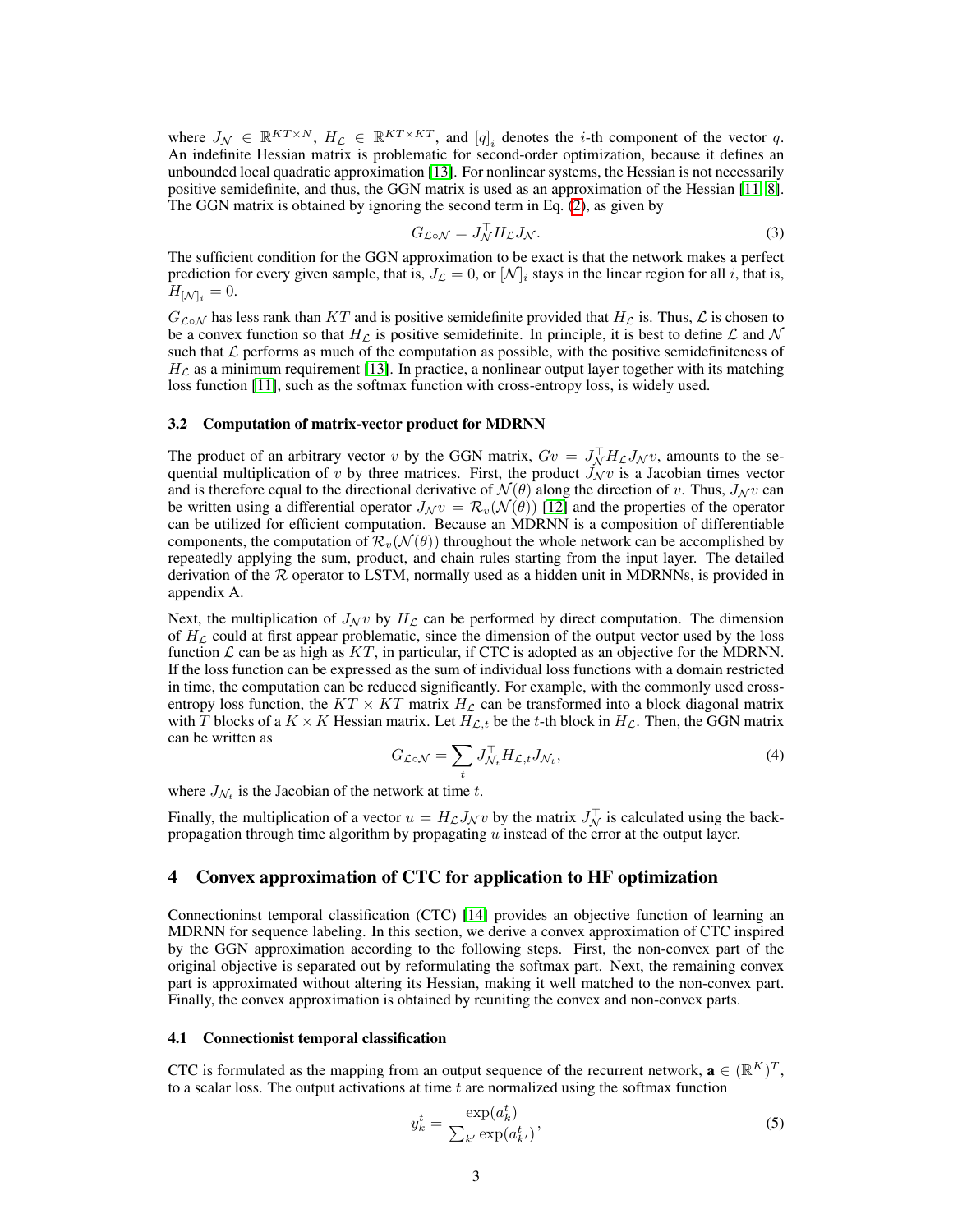where  $y_k^t$  is the probability of label k given **a** at time t.

The conditional probability of the path  $\pi$  is calculated by the multiplication of the label probabilities at each timestep, as given by

$$
p(\pi|\mathbf{a}) = \prod_{t=1}^{T} y_{\pi_t}^t,\tag{6}
$$

where  $\pi_t$  is the label observed at time t along the path  $\pi$ . The path  $\pi$  of length T is mapped to a label sequence of length  $M \leq T$  by an operator B, which removes the repeated labels and then the blanks. Several mutually exclusive paths can map to the same label sequence. Let  $S$  be a set containing every possible sequence mapped by B, that is,  $S = \{s | s \in \mathcal{B}(\pi) \text{ for some } \pi \}$  is the image of  $\mathcal{B}$ , and let  $|S|$  denote the cardinality of the set.

The conditional probability of a label sequence l is given by

$$
p(\mathbf{l}|\mathbf{a}) = \sum_{\pi \in \mathcal{B}^{-1}(\mathbf{l})} p(\pi|\mathbf{a}),\tag{7}
$$

which is the sum of probabilities of all the paths mapped to a label sequence  $\log B$ .

The cross-entropy loss assigns a negative log probability to the correct answer. Given a target sequence z, the loss function of CTC for the sample is written as

$$
\mathcal{L}(\mathbf{a}) = -\log p(\mathbf{z}|\mathbf{a}).\tag{8}
$$

From the description above, CTC is composed of the sum of the product of softmax components. The function  $-\log(y_k^t)$ , corresponding to the softmax with cross-entropy loss, is convex [11]. Therefore,  $y_k^t$  is log-concave. Whereas log-concavity is closed under multiplication, the sum of log-concave functions is not log-concave in general [15]. As a result, the CTC objective is not convex in general because it contains the sum of softmax components in Eq. (7).

#### 4.2 Reformulation of CTC objective function

We reformulate the CTC objective Eq. (8) to separate out the terms that are responsible for the nonconvexity of the function. By reformulation, the softmax function is defined over the categorical label sequences.

By substituting Eq. (5) into Eq. (6), it follows that

$$
p(\pi|\mathbf{a}) = \frac{\exp(b_{\pi})}{\sum_{\pi' \in \text{all}} \exp(b_{\pi'})},\tag{9}
$$

where  $b_{\pi} = \sum_{t} a_{\pi_t}^{t}$ . By substituting Eq. (9) into Eq. (7) and setting  $\mathbf{l} = \mathbf{z}$ ,  $p(\mathbf{z}|\mathbf{a})$  can be re-written as

$$
p(\mathbf{z}|\mathbf{a}) = \frac{\sum_{\pi \in \mathcal{B}^{-1}(\mathbf{z})} \exp(b_{\pi})}{\sum_{\pi \in \text{all}} \exp(b_{\pi})} = \frac{\exp(f_{\mathbf{z}})}{\sum_{\mathbf{z}' \in S} \exp(f_{\mathbf{z}'})},
$$
(10)

where S is the set of every possible label sequence and  $f_z = \log \left( \sum_{\pi \in \mathcal{B}^{-1}(z)} \exp(b_\pi) \right)$  is the *log*sum-exp function<sup>1</sup>, which is proportional to the probability of observing the label sequence **z** among all the other label sequences.

With the reformulation above, the CTC objective can be regarded as the cross-entropy loss with the softmax output, which is defined over all the possible label sequences. Because the cross-entropy loss function matches the softmax output layer [11], the CTC objective is convex, except the part that computes  $f_{\rm z}$  for each of the label sequences. At this point, an obvious candidate for the convex approximation of CTC is the GGN matrix separating the convex and non-convex parts.

Let the non-convex part be  $\mathcal{N}_c$  and the convex part be  $\mathcal{L}_c$ . The mapping  $\mathcal{N}_c : (\mathbb{R}^K)^T \to \mathbb{R}^{|S|}$  is defined by

$$
\mathcal{N}_c(\mathbf{a}) = F = [f_{\mathbf{z}_1}, \dots, f_{\mathbf{z}_{|S|}}]^\top,
$$
\n(11)

 $f(x_1,...,x_n) = \log(e^{x_1} + \cdots + e^{x_n})$  is the *log-sum-exp* function defined on  $\mathbb{R}^n$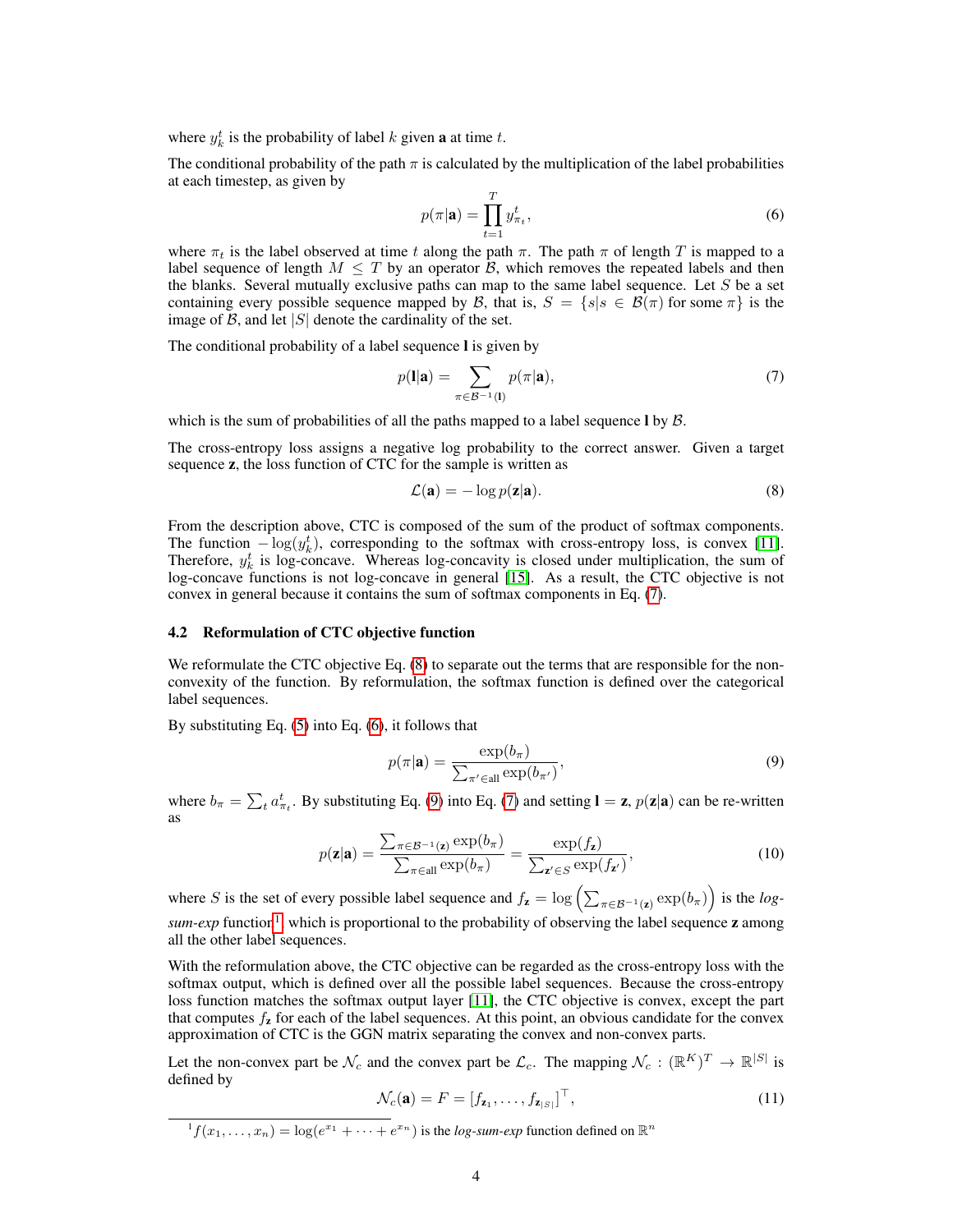where  $f_{\rm z}$  is given above, and |S| is the number of all the possible label sequences. For given F as above, the mapping  $\mathcal{L}_c : \mathbb{R}^{|S|} \to \mathbb{R}$  is defined by

$$
\mathcal{L}_c(F) = -\log \frac{\exp(f_{\mathbf{z}})}{\sum_{\mathbf{z}' \in S} \exp(f_{\mathbf{z}'})} = -f_{\mathbf{z}} + \log \left( \sum_{\mathbf{z}' \in S} \exp(f_{\mathbf{z}'}) \right),\tag{12}
$$

where  $\bf{z}$  is the label sequence corresponding to  $\bf{a}$ . The final reformulation for the loss function of CTC is given by

$$
\mathcal{L}(\mathbf{a}) = \mathcal{L}_c \circ \mathcal{N}_c(\mathbf{a}). \tag{13}
$$

#### 4.3 Convex approximation of CTC loss function

The GGN approximation of Eq. (13) immediately gives a convex approximation of the Hessian for CTC as  $G_{\mathcal{L}_c \circ \mathcal{N}_c} = J_{\mathcal{N}_c}^{\top} H_{\mathcal{L}_c} J_{\mathcal{N}_c}$ . Although  $H_{\mathcal{L}_c}$  has the form of a diagonal matrix plus a rank-1 matrix, i.e.,  $diag(Y) - YY^{\top}$ , the dimension of  $H_{\mathcal{L}_c}$  is  $|S| \times |S|$ , where  $|S|$  becomes exponentially large as the length of the sequence increases. This makes the practical calculation of  $H_{\mathcal{L}_c}$  difficult.

On the other hand, removing the linear team  $-f_{\mathbf{z}}$  from  $\mathcal{L}_c(F)$  in Eq. (12) does not alter its Hessian. The resulting formula is  $\mathcal{L}_p(F) = \log \left( \sum_{\mathbf{z}' \in S} \exp(f_{\mathbf{z}'}) \right)$ . The GGN matrices of  $\mathcal{L} = \mathcal{L}_c \circ \mathcal{N}_c$ and  $\mathcal{M} = \mathcal{L}_p \circ \mathcal{N}_c$  are the same, i.e.,  $G_{\mathcal{L}_c \circ \mathcal{N}_c} = G_{\mathcal{L}_p \circ \mathcal{N}_c}$ . Therefore, their Hessian matrices are approximations of each other. The condition that the two Hessian matrices,  $H_{\mathcal{L}}$  and  $H_{\mathcal{M}}$ , converges to the same matrix is discussed below.

Interestingly,  $\mathcal M$  is given as a compact formula  $\mathcal M(\mathbf a)=\mathcal L_p\circ\mathcal N_c(\mathbf a)=\sum_t\log\sum_k\exp(a_k^t)$ , where  $a_k^t$  is the output unit k at time t. Its Hessian  $H_M$  can be directly computed, resulting in a block diagonal matrix. Each block is restricted in time, and the t-th block is given by

$$
H_{\mathcal{M},t} = \text{diag}(Y^t) - Y^t Y^{t\top},\tag{14}
$$

where  $Y^t = [y_1^t, \dots, y_K^t]^\top$  and  $y_k^t$  is given in Eq. (5). Because the Hessian of each block is positive semidefinite,  $H_{\mathcal{M}}$  is positive semidefinite. A convex approximation of the Hessian of an MDRNN using the CTC objective can be obtained by substituting  $H_{\mathcal{M}}$  for  $H_{\mathcal{L}}$  in Eq. (3). Note that the resulting matrix is block diagonal and Eq. (4) can be utilized for efficient computation.

Our derivation can be summarized as follows:

- 1.  $H_{\mathcal{L}} = H_{\mathcal{L}_c \circ \mathcal{N}_c}$  is not positive semidefinite.
- 2.  $G_{\mathcal{L}_c \circ \mathcal{N}_c} = G_{\mathcal{L}_p \circ \mathcal{N}_c}$  is positive semidefinite, but not computationally tractable.
- 3.  $H_{\mathcal{L}_p \circ \mathcal{N}_c}$  is positive semidefinite and computationally tractable.

## 4.4 Sufficient condition for the proposed approximation to be exact

From Eq. (2), the condition  $H_{\mathcal{L}_c \circ \mathcal{N}_c} = H_{\mathcal{L}_p \circ \mathcal{N}_c}$  holds if and only if  $\sum_{i=1}^{KT} [J_{\mathcal{L}_c}]_i H_{[\mathcal{N}_c]_i}$  $\sum_{i=1}^{KT} [J_{\mathcal{L}_p}]_i H_{[\mathcal{N}_c]_i}$ . Since  $J_{\mathcal{L}_c} \neq J_{\mathcal{L}_p}$  in general, we consider only the case of  $H_{[\mathcal{N}_c]_i} = 0$  for all i, which corresponds to the case where  $\mathcal{N}_c$  is a linear mapping.

 $[\mathcal{N}_c]_i$  contains a *log-sum-exp* function mapping from paths to a label sequence. Let **l** be the label sequence corresponding to  $[\mathcal{N}_c]_i$ ; then,  $[\mathcal{N}_c]_i = f_1(\ldots, b_{\pi}, \ldots)$  for  $\pi \in \mathcal{B}^{-1}(\mathbf{l})$ . If the probability of one path  $\pi'$  is sufficiently large to ignore all the other paths, that is,  $\exp(b_{\pi'}) \gg \exp(b_{\pi})$  for  $\pi \in \{ \mathcal{B}^{-1}(I)\setminus \pi'\},\$ it follows that  $f_1(\ldots, b_{\pi'}, \ldots) = b_{\pi'}$ . This is a linear mapping, which results in  $H_{\left[\mathcal{N}_c\right]_i} = 0.$ 

In conclusion, the condition  $H_{\mathcal{L}_c \circ \mathcal{N}_c} = H_{\mathcal{L}_p \circ \mathcal{N}_c}$  holds if one dominant path  $\pi \in \mathcal{B}^{-1}(\mathbf{l})$  exists such that  $f_1(\ldots, b_{\pi}, \ldots) = b_{\pi}$  for each label sequence **l**.

#### 4.5 Derivation of the proposed approximation from the Fisher information matrix

The identity of the GGN and the Fisher information matrix [16] has been shown for the network using the softmax with cross-entropy loss [17, 18]. Thus, it follows that the GGN matrix of Eq. (13) is identical to the Fisher information matrix. Now, we show that the proposed matrix in Eq. (14)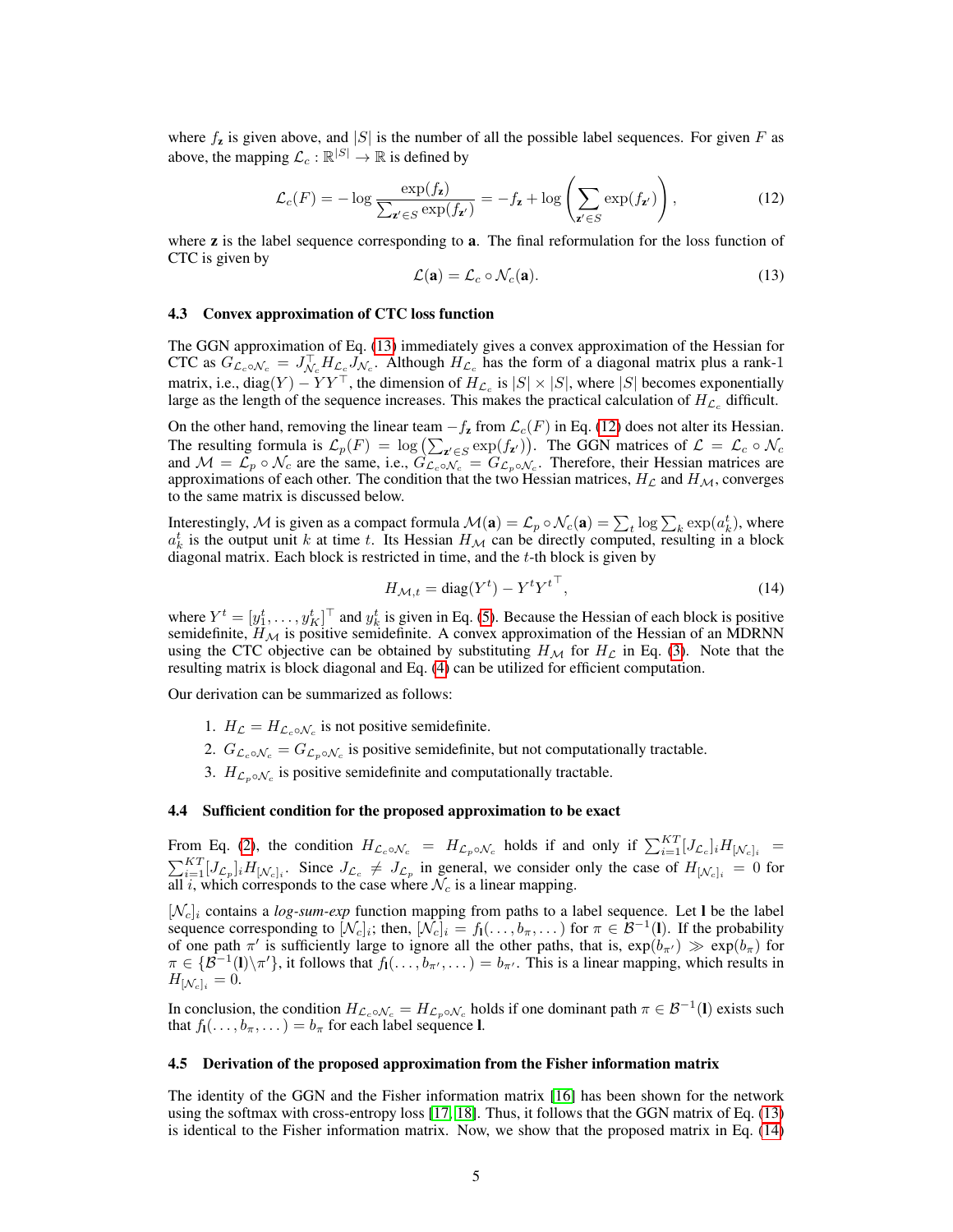is derived from the Fisher information matrix under the condition given in section 4.4. The Fisher information matrix of an MDRNN using CTC is written as

$$
F = \mathbb{E}_{\mathbf{x}} \left[ J_{\mathcal{N}}^{\top} \mathbb{E}_{\mathbf{l} \sim p(\mathbf{l}|\mathbf{a})} \left[ \left( \frac{\partial \log p(\mathbf{l}|\mathbf{a})}{\partial \mathbf{a}} \right)^{\top} \left( \frac{\partial \log p(\mathbf{l}|\mathbf{a})}{\partial \mathbf{a}} \right) \right] J_{\mathcal{N}} \right],
$$
(15)

where  $\mathbf{a} = \mathbf{a}(\mathbf{x}, \theta)$  is the KT-dimensional output of the network N. CTC assumes output probabilities at each timestep to be independent of those at other timesteps [1], and therefore, its Fisher information matrix is given as the sum of every timestep. It follows that

$$
F = \mathbb{E}_{\mathbf{x}} \left[ \sum_{t} J_{\mathcal{N}_t}^{\top} \mathbb{E}_{\mathbf{l} \sim p(\mathbf{l}|\mathbf{a})} \left[ \left( \frac{\partial \log p(\mathbf{l}|\mathbf{a})}{\partial a^t} \right)^{\top} \left( \frac{\partial \log p(\mathbf{l}|\mathbf{a})}{\partial a^t} \right) \right] J_{\mathcal{N}_t} \right].
$$
 (16)

Under the condition in section 4.4, the Fisher information matrix is given by

$$
F = \mathbb{E}_{\mathbf{x}} \left[ \sum_{t} J_{\mathcal{N}_t}^{\top} (\text{diag}(Y^t) - Y^t Y^{t\top}) J_{\mathcal{N}_t} \right],
$$
\n(17)

which is the same form as Eqs. (4) and (14) combined. See appendix B for the detailed derivation.

#### 4.6 EM interpretation of the proposed approximation

The goal of the Expectation-Maximization (EM) algorithm is to find the maximum likelihood solution for models having latent variables [19]. Given an input sequence x, and its corresponding target label sequence **z**, the log likelihood of **z** is given by  $\log p(\mathbf{z}|\mathbf{x}, \theta) = \log \sum_{\pi \in \mathcal{B}^{-1}(\mathbf{z})} p(\pi|\mathbf{x}, \theta)$ , where  $\theta$  represents the model parameters. For each observation x, we have a corresponding latent variable q which is a 1-of-k binary vector where k is the number of all the paths mapped to z. The log likelihood can be written in terms of q as  $\log p(\mathbf{z}, q | \mathbf{x}, \theta) = \sum_{\pi \in \mathcal{B}^{-1}(\mathbf{z})} q_{\pi | \mathbf{x}, \mathbf{z}} \log p(\pi | \mathbf{x}, \theta)$ . The EM algorithm starts with an initial parameter  $\hat{\theta}$ , and repeats the following process until convergence.

Expectation step calculates:  $\gamma_{\pi|\mathbf{x},\mathbf{z}} = \frac{p(\pi|\mathbf{x},\hat{\theta})}{\sum_{\mathbf{z}} p(\mathbf{z}|\mathbf{x},\hat{\theta})}$  $\frac{p(\pi|\mathbf{x},\theta)}{\sum_{\pi\in\mathcal{B}^{-1}(\mathbf{z})}p(\pi|\mathbf{x},\hat{\theta})}.$ 

Maximization step updates:  $\hat{\theta} = \argmax_{\theta} \mathcal{Q}(\theta)$ , where  $\mathcal{Q}(\theta) = \sum_{\pi \in \mathcal{B}^{-1}(\mathbf{z})} \gamma_{\pi|\mathbf{x},\mathbf{z}} \log p(\pi|\mathbf{x}, \theta)$ .

In the context of CTC and RNN,  $p(\pi|\mathbf{x}, \theta)$  is given as  $p(\pi|\mathbf{a}(\mathbf{x}, \theta))$  as in Eq. (6), where  $\mathbf{a}(\mathbf{x}, \theta)$  is the KT-dimensional output of the neural network. Taking the second-order derivative of  $\log p(\pi|\mathbf{a})$ with respect to  $a^t$  gives diag $(Y^t) - Y^t Y^{t\top}$ , with  $Y^t$  as in Eq. (14). Because this term is independent of  $\pi$  and  $\sum_{\pi \in \mathcal{B}^{-1}(\mathbf{z})} \gamma_{\pi | \mathbf{x}, \mathbf{z}} = 1$ , the Hessian of  $\mathcal{Q}$  with respect to  $a^t$  is given by

$$
H_{\mathcal{Q},t} = \text{diag}(Y^t) - Y^t Y^{t\top},\tag{18}
$$

which is the same as the convex approximation in Eq. (14).

# 5 Experiments

In this section, we present the experimental results for two different sequence labeling tasks, offline handwriting recognition and phoneme recognition. The performance of Hessian-free optimization for MDRNNs with the proposed matrix is compared with that of stochastic gradient descent (SGD) optimization on the same settings.

#### 5.1 Database and preprocessing

The IFN/ENIT Database [20] is a database of handwritten Arabic words, which consists of 32,492 images. The entire dataset has five subsets (*a*, *b*, *c*, *d*, *e*). The 25,955 images corresponding to the subsets  $(b - e)$  were used for training. The validation set consisted of 3,269 images corresponding to the first half of the sorted list in alphabetical order (ae07 001.tif − ai54 028.tif) in set *a*. The remaining images in set *a*, amounting to 3,268, were used for the test. The intensity of pixels was centered and scaled using the mean and standard deviation calculated from the training set.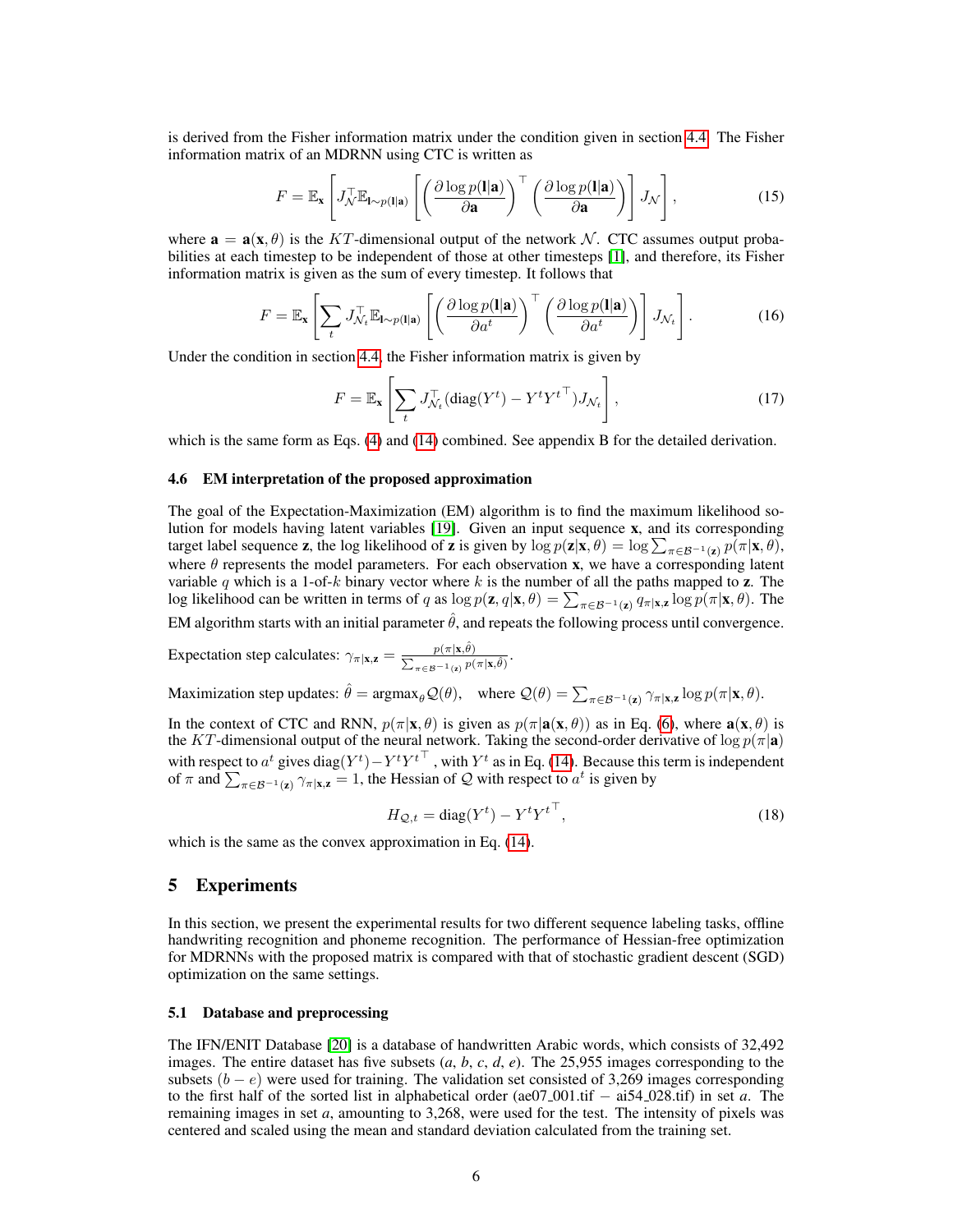The TIMIT corpus [21] is a benchmark database for evaluating speech recognition performance. The standard training, validation, and core datasets were used. Each set contains 3,696 sentences, 400 sentences, and 192 sentences, respectively. A mel spectrum with 26 coefficients was used as a feature vector with a pre-emphasis filter, 25 ms window size, and 10 ms shift size. Each input feature was centered and scaled using the mean and standard deviation of the training set.

## 5.2 Experimental setup

For handwriting recognition, the basic architecture was adopted from that proposed in [3]. Deeper networks were constructed by replacing the top layer with more layers. The number of LSTM cells in the augmented layer was chosen such that the total number of weights between the different networks was similar. The detailed architectures are described in Table 1, together with the results.

For phoneme recognition, the deep bidirectional LSTM and CTC in [4] was adopted as the basic architecture. In addition, the memory cell block [10], in which the cells share the gates, was applied for efficient information sharing. Each LSTM block was constrained to have 10 memory cells.

According to the results, using a large value of bias for input/output gates is beneficial for training deep MDRNNs. A possible explanation is that the activation of neurons is exponentially decayed by input/output gates during the propagation. Thus, setting large bias values for these gates may facilitate the transmission of information through many layers at the beginning of the learning. For this reason, the biases of the input and output gates were initialized to 2, whereas those of the forget gates and memory cells were initialized to 0. All the other weight parameters of the MDRNN were initialized randomly from a uniform distribution in the range  $[-0.1, 0.1]$ .

The label error rate was used as the metric for performance evaluation, together with the average loss of CTC in Eq. (8). It is defined by the edit distance, which sums the total number of insertions, deletions, and substitutions required to match two given sequences. The final performance, shown in Tables 1 and 2, was evaluated using the weight parameters that gave the best label error rate on the validation set. To map output probabilities to a label sequence, best path decoding [1] was used for handwriting recognition and beam search decoding [4, 22] with a beam width of 100 was used for phoneme recognition. For phoneme recognition, 61 phoneme labels were used during training and decoding, and then, mapped to 39 classes for calculating the phoneme error rate (PER) [4, 23].

For phoneme recognition, the regularization method suggested in [24] was used. We applied Gaussian weight noise of standard deviation  $\sigma = \{0.03, 0.04, 0.05\}$  together with L2 regularization of strength 0.001. The network was first trained without noise, and then, it was initialized to the weights that gave the lowest CTC loss on the validation set. Then, the network was retrained with Gaussian weight noise [4]. Table 2 presents the best result for different values of  $\sigma$ .

#### 5.2.1 Parameters

For HF optimization, we followed the basic setup described in [8], but different parameters were utilized. Tikhonov damping was used together with Levenberg-Marquardt heuristics. The value of the damping parameter  $\lambda$  was initialized to 0.1, and adjusted according to the reduction ratio  $\rho$  (multiplied by 0.9 if  $\rho > 0.75$ , divided by 0.9 if  $\rho < 0.25$ , and unchanged otherwise). The initial search direction for each run of CG was set to the CG direction found by the previous HF optimization iteration decayed by 0.7. To ensure that CG followed the descent direction, we continued to perform a minimum 5 and maximum 30 of additional CG iterations after it found the first descent direction. We terminated CG at iteration  $i$  before reaching the maximum iteration if the following condition was satisfied:  $(\phi(x_i) - \phi(x_{i-5}))/\phi(x_i) < 0.005$ , where  $\phi$  is the quadratic objective of CG without offset. The training data were divided into 100 and 50 mini-batches for the handwriting and phoneme recognition experiments, respectively, and used for both the gradient and matrix-vector product calculation. The learning was stopped if any of two criteria did not improve for 20 epochs and 10 epochs in handwriting and phoneme recognition, respectively.

For SGD optimization, the learning rate  $\epsilon$  was chosen from  $\{10^{-4}, 10^{-5}, 10^{-6}\}$ , and the momentum  $\mu$  from  $\{0.9, 0.95, 0.99\}$ . For handwriting recognition, the best performance obtained using all the possible combinations of parameters is presented in Table 1. For phoneme recognition, the best parameters out of nine candidates for each network were selected after training without weight noise based on the CTC loss. Additionally, the backpropagated error in LSTM layer was clipped to remain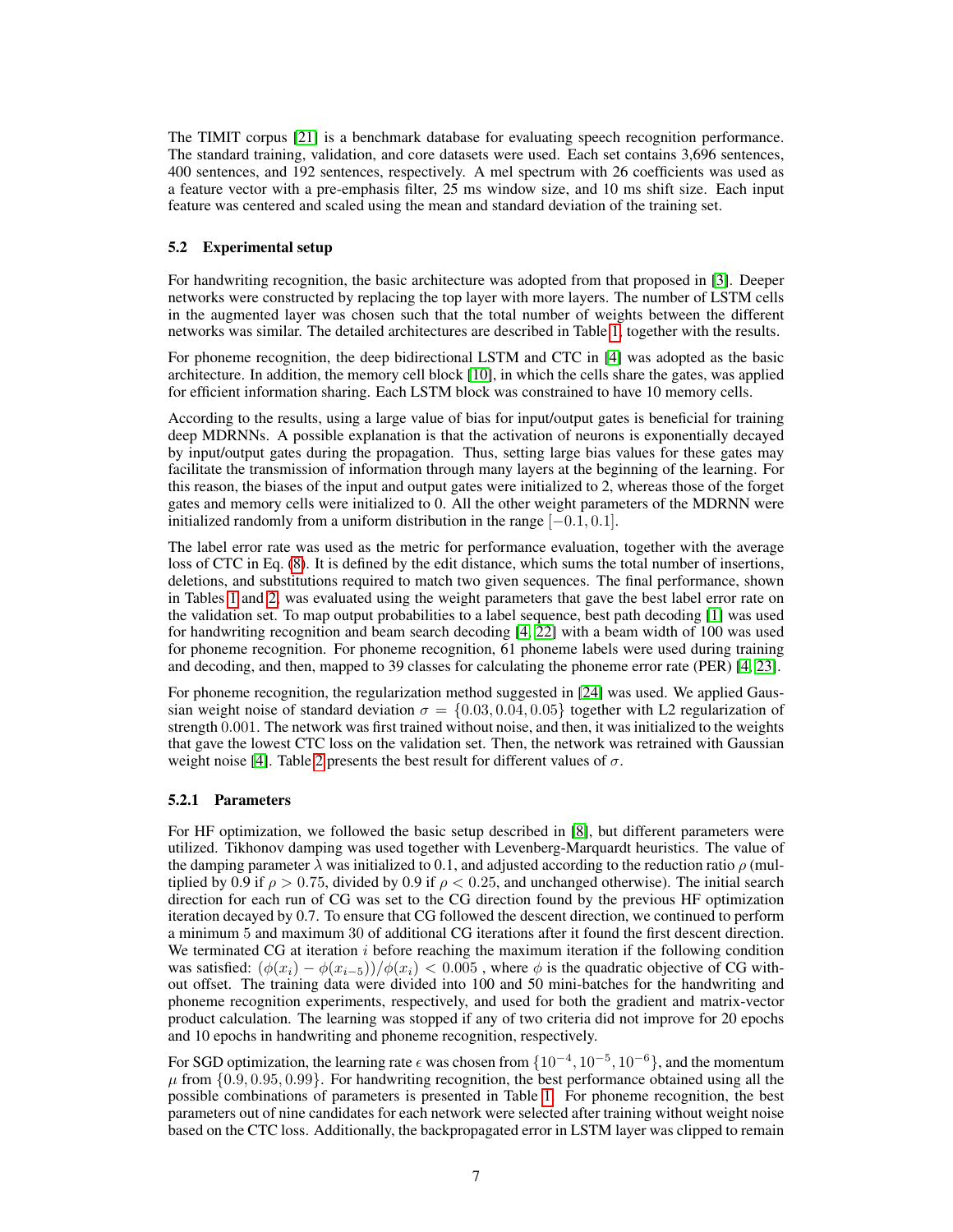in the range  $[-1, 1]$  for stable learning  $[25]$ . The learning was stopped after 1000 epochs had been processed, and the final performance was evaluated using the weight parameters that showed the best label error rate on the validation set. It should be noted that in order to guarantee the convergence, we selected a conservative criterion as compared to the study where the network converged after 85 epochs in handwriting recognition [3] and after 55-150 epochs in phoneme recognition [4].

## 5.3 Results

Table 1 presents the label error rate on the test set for handwriting recognition. In all cases, the networks trained using HF optimization outperformed those using SGD. The advantage of using HF is more pronounced as the depth increases. The improvements resulting from the deeper architecture can be seen with the error rate dropping from  $6.1\%$  to  $4.5\%$  as the depth increases from 3 to 13.

Table 2 shows the phoneme error rate (PER) on the core set for phoneme recognition. The improved performance according to the depth can be observed for both optimization methods. The best PER for HF optimization is 18.54% at 15 layers and that for SGD is 18.46% at 10 layers, which are comparable to that reported in [4], where the reported results are a PER of 18.6% from a network with 3 layers having 3.8 million weights and a PER of 18.4% from a network with 5 layers having 6.8 million weights. The benefit of a deeper network is obvious in terms of the number of weight parameters, although this is not intended to be a definitive performance comparison because of the different preprocessing. The advantage of HF optimization is not prominent in the result of the experiments using the TIMIT database. One explanation is that the networks tend to overfit to a relatively small number of the training data samples, which removes the advantage of using advanced optimization techniques.

Table 1: Experimental results for Arabic offline handwriting recognition. The label error rate is presented with the different network depths.  $A^B$  denotes a stack of B layers having A hidden LSTM cells in each layer. "Epochs" is the number of epochs required by the network using HF optimization so that the stopping criteria are fulfilled.  $\epsilon$  is the learning rate and  $\mu$  is the momentum.

| <b>NETWORKS</b>    | <b>DEPTH</b> | WEIGHTS | $HF(\%)$ | <b>EPOCHS</b> | $SGD$ (%) | $\{ \epsilon, \mu \}$ |
|--------------------|--------------|---------|----------|---------------|-----------|-----------------------|
| $2 - 10 - 50$      |              | 159,369 | 6.10     | 77            | 9.57      | $^{-4},0.9$<br>{10]   |
| $2 - 10 - 21^{3}$  |              | 157,681 | 5.85     | 90            | 9.19      | ${10^{-5},0.99}$      |
| $2 - 10 - 14^{6}$  |              | 154,209 | 4.98     | 140           | 9.67      | ${10^{-4}, 0.95}$     |
| $2 - 10 - 12^8$    | 10           | 154,153 | 4.95     | 109           | 9.25      | ${10^{-4}, 0.95}$     |
| $2 - 10 - 10^{11}$ | 13           | 150,169 | 4.50     | 84            | 10.63     | ${10^{-4},0.9}$       |
| $2 - 10 - 9^{13}$  | 15           | 145,417 | 5.69     | 84            | 12.29     | ${10^{-5},0.99}$      |

Table 2: Experimental results for phoneme recognition using the TIMIT corpus. PER is presented with the different MDRNN architectures (depth  $\times$  block  $\times$  cell/block).  $\sigma$  is the standard deviation of Gaussian weight noise. The remaining parameters are the same as in Table 1.

| <b>NETWORKS</b>                   | WEIGHTS | HF $(\% )$ | <b>EPOCHS</b> | $\{\sigma\}$ | $SGD$ (%) | $\{\epsilon, \mu, \sigma\}$ |
|-----------------------------------|---------|------------|---------------|--------------|-----------|-----------------------------|
| $3 \times 20 \times 10$           | 771,542 | 20.14      | 22            | ${0.03}$     | 20.96     | $\{10^{-5}, 0.99, 0.05\}$   |
| $5 \times 15 \times 10$           | 795,752 | 19.18      | 30            | ${0.05}$     | 20.82     | $\{10^{-4}, 0.9, 0.04\}$    |
| $8 \times 11 \times 10$           | 720,826 | 19.09      | 29            | ${0.05}$     | 19.68     | $\{10^{-4}, 0.9, 0.04\}$    |
| $10 \times 10 \times 10$          | 755,822 | 18.79      | 60            | ${0.04}$     | 18.46     | $\{10^{-5}, 0.95, 0.04\}$   |
| $13 \times 9 \times 10$           | 806,588 | 18.59      | 93            | ${0.05}$     | 18.49     | $\{10^{-5}, 0.95, 0.04\}$   |
| $15 \times 8 \times 10$           | 741,230 | 18.54      | 50            | ${0.04}$     | 19.09     | $\{10^{-5}, 0.95, 0.03\}$   |
| $3 \times 250 \times 1^{\dagger}$ | 3.8M    |            |               |              | 18.6      | $\{10^{-4}, 0.9, 0.075\}$   |
| $5 \times 250 \times 1^{\dagger}$ | 6.8M    |            |               |              | 18.4      | $\{10^{-4}, 0.9, 0.075\}$   |

† The results were reported by Graves in 2013 [4].

## 6 Conclusion

Hessian-free optimization as an approach for successful learning of deep MDRNNs, in conjunction with CTC, was presented. To apply HF optimization to CTC, a convex approximation of its objective function was explored. In experiments, improvements in performance were seen as the depth of the network increased for both HF and SGD. HF optimization showed a significantly better performance for handwriting recognition than did SGD, and a comparable performance for speech recognition.